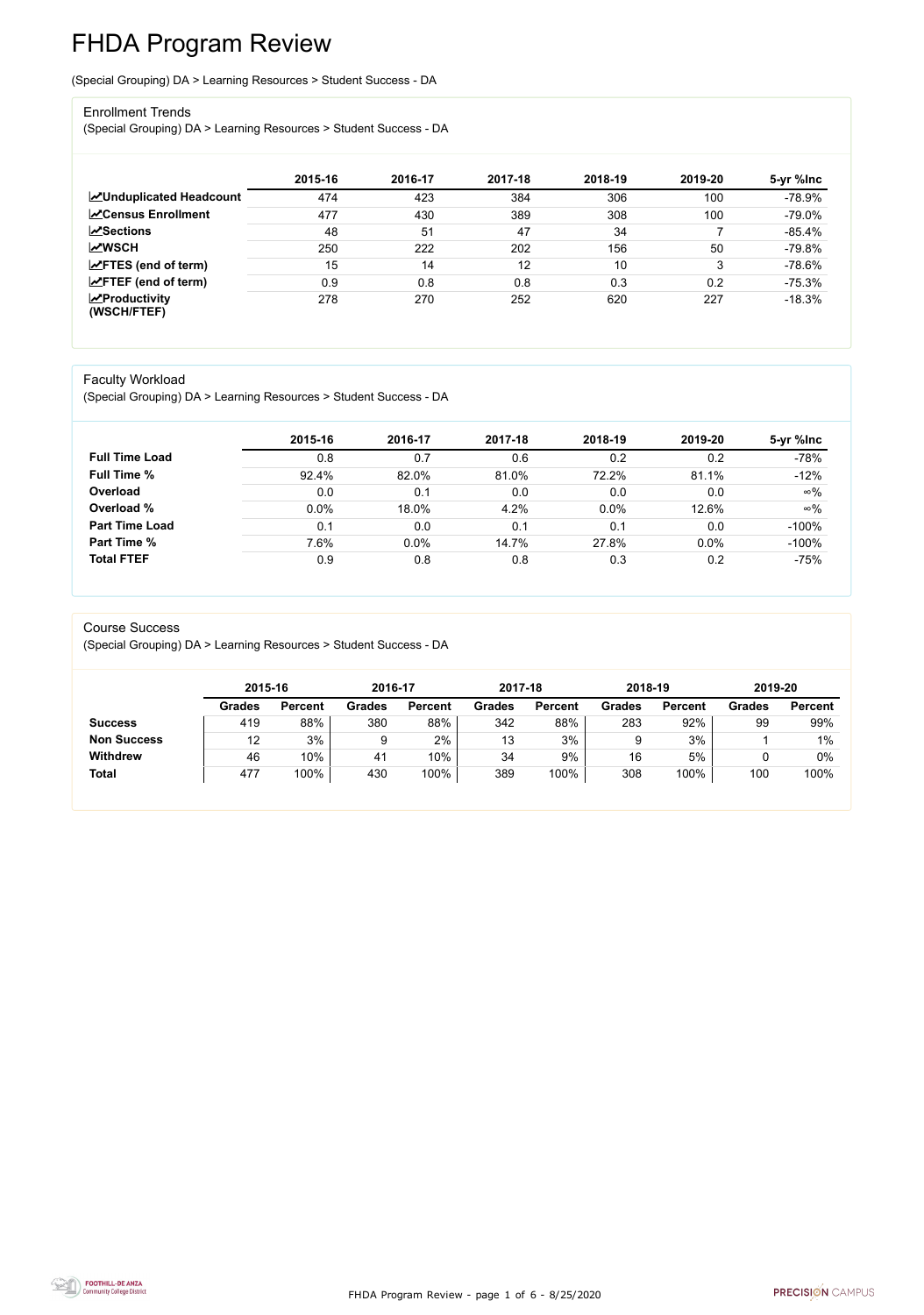FHDA Program Review - page 2 of 6 - 8/25/2020



## Course Success for African American, Latinx, and Filipinx Students

## Course Success for Asian, Native American, Pacific Islander, White, and Decline to State Students

|                    |               | 2015-16        |               | 2016-17        |               | 2017-18        | 2018-19       |                | 2019-20       |                |
|--------------------|---------------|----------------|---------------|----------------|---------------|----------------|---------------|----------------|---------------|----------------|
|                    | <b>Grades</b> | <b>Percent</b> | <b>Grades</b> | <b>Percent</b> | <b>Grades</b> | <b>Percent</b> | <b>Grades</b> | <b>Percent</b> | <b>Grades</b> | <b>Percent</b> |
| <b>Success</b>     | 124           | 84%            | 108           | 81%            | 86            | 78%            | 70            | 83%            |               | 100%           |
| <b>Non Success</b> |               | 4%             | 4             | 3%             |               | 5%             | 4             | 5%             |               | 0%             |
| <b>Withdrew</b>    | 18            | 12%            | 21            | 16%            | 18            | 16%            | 10            | 12%            |               | 0%             |
| <b>Total</b>       | 148           | 100%           | 133           | 100%           | 110           | 100%           | 84            | 100%           |               | 100%           |

|                    | 2015-16       |                | 2016-17       |                | 2017-18       |                | 2018-19       |                | 2019-20       |                |
|--------------------|---------------|----------------|---------------|----------------|---------------|----------------|---------------|----------------|---------------|----------------|
|                    | <b>Grades</b> | <b>Percent</b> | <b>Grades</b> | <b>Percent</b> | <b>Grades</b> | <b>Percent</b> | <b>Grades</b> | <b>Percent</b> | <b>Grades</b> | <b>Percent</b> |
| <b>Success</b>     | 295           | 90%            | 272           | 92%            | 256           | 92%            | 213           | 95%            | 90            | 99%            |
| <b>Non Success</b> |               | 2%             | b             | 2%             |               | 3%             | 5             | 2%             |               | $1\%$          |
| <b>Withdrew</b>    | 28            | 9%             | 20            | $7\%$          | 16            | 6%             | 6             | 3%             |               | 0%             |
| <b>Total</b>       | 329           | 100%           | 297           | 100%           | 279           | 100%           | 224           | 100%           | 91            | 100%           |
|                    |               |                |               |                |               |                |               |                |               |                |

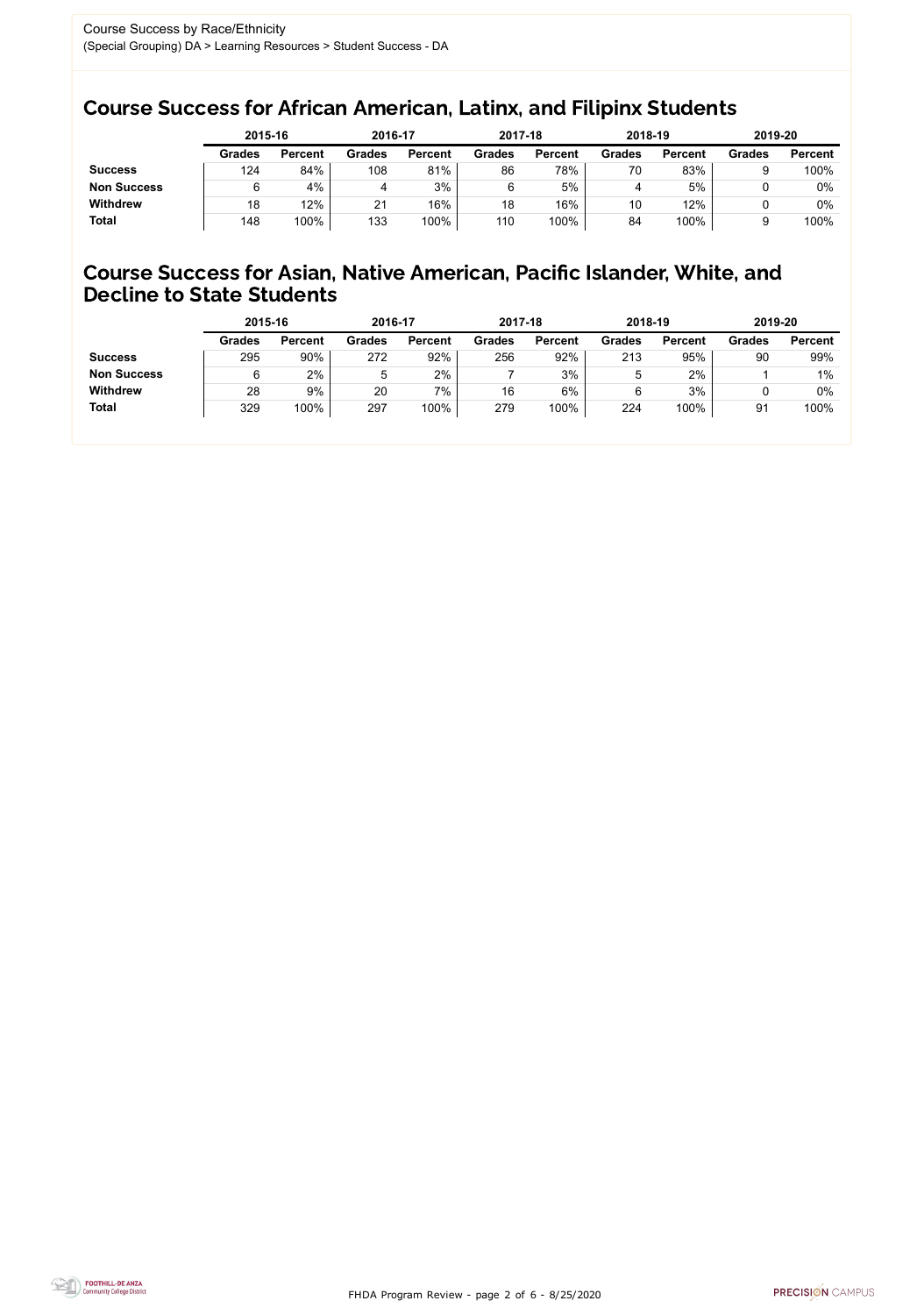

Some courses may continue to be listed but no longer have data due to renumbering or because the course was not offered in the past five years.



## by Gender

|                     | 2015-16 |                |     | 2016-17        |     | 2017-18        | 2018-19 |                | 2019-20 |                |
|---------------------|---------|----------------|-----|----------------|-----|----------------|---------|----------------|---------|----------------|
|                     | Enr     | <b>Percent</b> | Enr | <b>Percent</b> | Enr | <b>Percent</b> | Enr     | <b>Percent</b> | Enr     | <b>Percent</b> |
| Female              | 266     | 56%            | 244 | 57%            | 212 | 54%            | 163     | 53%            | 49      | 49%            |
| <b>Male</b>         | 210     | 44%            | 185 | 43%            | 176 | 45%            | 144     | 47%            | 50      | 50%            |
| <b>Not Reported</b> |         | 0%             |     | 0%             |     | 0%             |         | $0\%$          |         | $1\%$          |
| <b>Total</b>        | 477     | 100%           | 430 | 100%           | 389 | 100%           | 308     | 100%           | 100     | 100%           |

## by Ethnicity

|                         | 2015-16 |                |     | 2016-17        |                | 2017-18        |     | 2018-19        | 2019-20 |                |
|-------------------------|---------|----------------|-----|----------------|----------------|----------------|-----|----------------|---------|----------------|
|                         | Enr     | <b>Percent</b> | Enr | <b>Percent</b> | Enr            | <b>Percent</b> | Enr | <b>Percent</b> | Enr     | <b>Percent</b> |
| <b>African American</b> | 11      | 2%             | 22  | 5%             | 13             | 3%             | 13  | 4%             | 3       | 3%             |
| <b>Asian</b>            | 244     | 51%            | 219 | 51%            | 203            | 52%            | 177 | 57%            | 83      | 83%            |
| <b>Filipinx</b>         | 27      | 6%             | 20  | 5%             | 19             | 5%             | 14  | 5%             | າ       | 2%             |
| Latinx                  | 110     | 23%            | 91  | 21%            | 78             | 20%            | 57  | 19%            | 4       | 4%             |
| <b>Native American</b>  |         | $0\%$          | 0   | $0\%$          | $\mathbf 0$    | $0\%$          |     | $0\%$          | 0       | $0\%$          |
| <b>Pacific Islander</b> | 3       | $1\%$          | 3   | $1\%$          | $\overline{2}$ | $1\%$          | 3   | $1\%$          |         | $1\%$          |
| White                   | 67      | 14%            | 64  | 15%            | 64             | 16%            | 38  | 12%            | 6       | $6\%$          |
| <b>Decline to State</b> | 14      | 3%             | 11  | 3%             | 10             | 3%             | 5   | 2%             |         | $1\%$          |
| <b>Total</b>            | 477     | 100%           | 430 | 100%           | 389            | 100%           | 308 | 100%           | 100     | 100%           |

# by Age

|              | 2015-16 |                |     | 2016-17        |     | 2017-18        |     | 2018-19        | 2019-20 |                |
|--------------|---------|----------------|-----|----------------|-----|----------------|-----|----------------|---------|----------------|
|              | Enr     | <b>Percent</b> | Enr | <b>Percent</b> | Enr | <b>Percent</b> | Enr | <b>Percent</b> | Enr     | <b>Percent</b> |
| 19 or less   | 117     | 25%            | 92  | 21%            | 101 | 26%            | 89  | 29%            | 35      | 35%            |
| $20 - 24$    | 301     | 63%            | 271 | 63%            | 229 | 59%            | 164 | 53%            | 56      | 56%            |
| 25-39        | 55      | 12%            | 54  | 13%            | 54  | 14%            | 48  | 16%            |         | 9%             |
| $40 +$       | 4       | $1\%$          | 13  | 3%             | ხ   | $1\%$          |     | 2%             |         | 0%             |
| <b>Total</b> | 477     | 100%           | 430 | 100%           | 389 | 100%           | 308 | 100%           | 100     | 100%           |

# by Education Level

|                           | 2015-16 |                |     | 2016-17        |     | 2017-18        |     | 2018-19        | 2019-20 |                |
|---------------------------|---------|----------------|-----|----------------|-----|----------------|-----|----------------|---------|----------------|
|                           | Enr     | <b>Percent</b> | Enr | <b>Percent</b> | Enr | <b>Percent</b> | Enr | <b>Percent</b> | Enr     | <b>Percent</b> |
| <b>Bachelor or higher</b> | 5       | $1\%$          | 12  | 3%             | 8   | 2%             |     | 2%             |         | 2%             |
| <b>Associate</b>          | 8       | 2%             | 5   | $1\%$          | າ   | $1\%$          |     | 2%             |         | $0\%$          |
| <b>HS/Equivalent</b>      | 432     | 91%            | 385 | 90%            | 346 | 89%            | 270 | 88%            | 85      | 85%            |
| <b>All Other</b>          | 32      | 7%             | 28  | 7%             | 32  | 8%             | 25  | 8%             | 13      | 13%            |
| <b>Total</b>              | 477     | 100%           | 430 | 100%           | 389 | 100%           | 308 | 100%           | 100     | 100%           |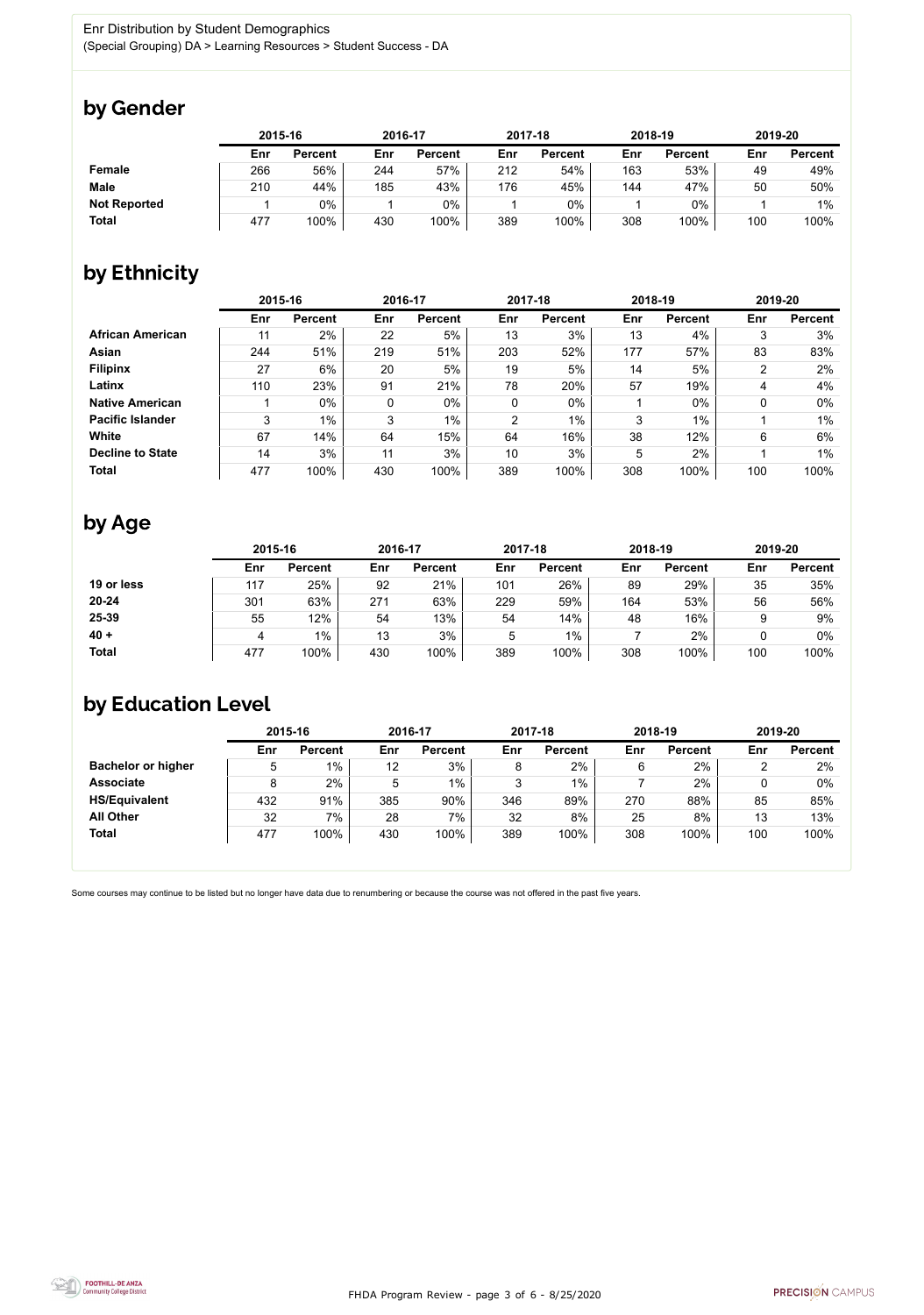FHDA Program Review - page 4 of 6 - 8/25/2020



## Success Rates by Gender (Special Grouping) DA > Learning Resources > Student Success - DA

|                     | 2019-20        |                |                 |                |               |                |               |                |  |  |  |  |  |
|---------------------|----------------|----------------|-----------------|----------------|---------------|----------------|---------------|----------------|--|--|--|--|--|
|                     | <b>Success</b> |                | <b>Withdrew</b> | <b>Total</b>   |               |                |               |                |  |  |  |  |  |
|                     | <b>Grades</b>  | <b>Percent</b> | <b>Grades</b>   | <b>Percent</b> | <b>Grades</b> | <b>Percent</b> | <b>Grades</b> | <b>Percent</b> |  |  |  |  |  |
| <b>Female</b>       | 48             | 98%            |                 | 2%             |               | $0\%$          | 49            | 100%           |  |  |  |  |  |
| <b>Male</b>         | 50             | 100%           |                 | $0\%$          |               | $0\%$          | 50            | 100%           |  |  |  |  |  |
| <b>Not Reported</b> |                | 100%           |                 | 0%             |               | $0\%$          |               | 100%           |  |  |  |  |  |
| All                 | 99             | 99%            |                 | $1\%$          |               | $0\%$          | 100           | 100%           |  |  |  |  |  |

|                     |               | 2018-19                              |               |                |               |                 |               |                |  |  |  |  |  |  |
|---------------------|---------------|--------------------------------------|---------------|----------------|---------------|-----------------|---------------|----------------|--|--|--|--|--|--|
|                     |               | <b>Non Success</b><br><b>Success</b> |               |                |               | <b>Withdrew</b> | <b>Total</b>  |                |  |  |  |  |  |  |
|                     | <b>Grades</b> | <b>Percent</b>                       | <b>Grades</b> | <b>Percent</b> | <b>Grades</b> | <b>Percent</b>  | <b>Grades</b> | <b>Percent</b> |  |  |  |  |  |  |
| <b>Female</b>       | 152           | 93%                                  | 6             | 4%             | $\mathbf b$   | 3%              | 163           | 100%           |  |  |  |  |  |  |
| <b>Male</b>         | 131           | 91%                                  | ົ<br>J        | 2%             | 10            | 7%              | 144           | 100%           |  |  |  |  |  |  |
| <b>Not Reported</b> |               | $0\%$                                |               | 0%             |               | 100%            |               | 100%           |  |  |  |  |  |  |
| All                 | 283           | 92%                                  | 9             | 3%             | 16            | 5%              | 308           | 100%           |  |  |  |  |  |  |

|                     |               | 2017-18                                                                 |               |                |               |                |               |                |  |  |  |  |  |  |
|---------------------|---------------|-------------------------------------------------------------------------|---------------|----------------|---------------|----------------|---------------|----------------|--|--|--|--|--|--|
|                     |               | <b>Withdrew</b><br><b>Total</b><br><b>Non Success</b><br><b>Success</b> |               |                |               |                |               |                |  |  |  |  |  |  |
|                     | <b>Grades</b> | <b>Percent</b>                                                          | <b>Grades</b> | <b>Percent</b> | <b>Grades</b> | <b>Percent</b> | <b>Grades</b> | <b>Percent</b> |  |  |  |  |  |  |
| <b>Female</b>       | 190           | 90%                                                                     |               | 3%             | 15            | 7%             | 212           | 100%           |  |  |  |  |  |  |
| <b>Male</b>         | 151           | 86%                                                                     | 6             | 3%             | 19            | 11%            | 176           | 100%           |  |  |  |  |  |  |
| <b>Not Reported</b> |               | 100%                                                                    | 0             | 0%             |               | $0\%$          |               | 100%           |  |  |  |  |  |  |
| All                 | 342           | 88%                                                                     | 13            | 3%             | 34            | 9%             | 389           | 100%           |  |  |  |  |  |  |

|                     |               | 2016-17                                                                 |               |                |               |                |               |                |  |  |
|---------------------|---------------|-------------------------------------------------------------------------|---------------|----------------|---------------|----------------|---------------|----------------|--|--|
|                     |               | <b>Withdrew</b><br><b>Total</b><br><b>Non Success</b><br><b>Success</b> |               |                |               |                |               |                |  |  |
|                     | <b>Grades</b> | <b>Percent</b>                                                          | <b>Grades</b> | <b>Percent</b> | <b>Grades</b> | <b>Percent</b> | <b>Grades</b> | <b>Percent</b> |  |  |
| Female              | 216           | 89%                                                                     | 4             | 2%             | 24            | 10%            | 244           | 100%           |  |  |
| <b>Male</b>         | 163           | 88%                                                                     | 5             | 3%             |               | 9%             | 185           | 100%           |  |  |
| <b>Not Reported</b> |               | 100%                                                                    |               | 0%             |               | $0\%$          |               | 100%           |  |  |
| All                 | 380           | 88%                                                                     |               | 2%             | 41            | 10%            | 430           | 100%           |  |  |

|                     | 2015-16                                                          |                |               |                |               |                |               |                |  |
|---------------------|------------------------------------------------------------------|----------------|---------------|----------------|---------------|----------------|---------------|----------------|--|
|                     | Withdrew<br><b>Total</b><br><b>Non Success</b><br><b>Success</b> |                |               |                |               |                |               |                |  |
|                     | <b>Grades</b>                                                    | <b>Percent</b> | <b>Grades</b> | <b>Percent</b> | <b>Grades</b> | <b>Percent</b> | <b>Grades</b> | <b>Percent</b> |  |
| Female              | 234                                                              | 88%            | 5             | 2%             | 27            | 10%            | 266           | 100%           |  |
| <b>Male</b>         | 185                                                              | 88%            |               | 3%             | 18            | 9%             | 210           | 100%           |  |
| <b>Not Reported</b> |                                                                  | 0%             | 0             | 0%             |               | 100%           |               | 100%           |  |
| All                 | 419                                                              | 88%            | 12            | 3%             | 46            | 10%            | 477           | 100%           |  |

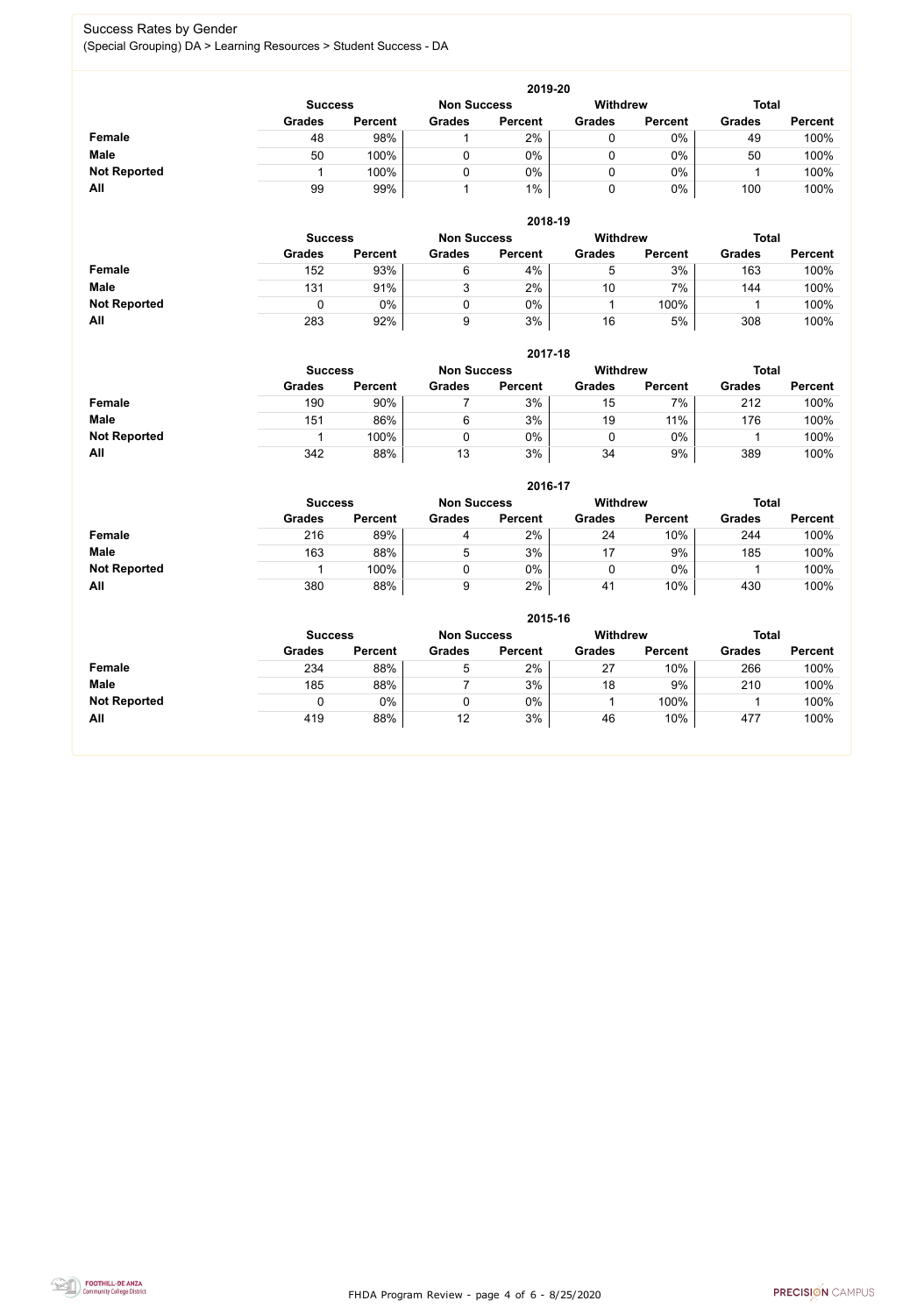FHDA Program Review - page 5 of 6 - 8/25/2020



## Success Rates by Age (Special Grouping) DA > Learning Resources > Student Success - DA

|            |                |                    |               | 2019-20         |               |                |               |                |
|------------|----------------|--------------------|---------------|-----------------|---------------|----------------|---------------|----------------|
|            | <b>Success</b> | <b>Non Success</b> |               | <b>Withdrew</b> |               | <b>Total</b>   |               |                |
|            | <b>Grades</b>  | <b>Percent</b>     | <b>Grades</b> | <b>Percent</b>  | <b>Grades</b> | <b>Percent</b> | <b>Grades</b> | <b>Percent</b> |
| 19 or less | 35             | 100%               |               | 0%              | 0             | $0\%$          | 35            | 100%           |
| $20 - 24$  | 55             | 98%                |               | 2%              | 0             | $0\%$          | 56            | 100%           |
| 25-39      | 9              | 100%               |               | $0\%$           | 0             | 0%             | 9             | 100%           |
| $40 +$     |                | N/A                |               | N/A             | 0             | N/A            |               | 100%           |
| All        | 99             | 99%                |               | 1%              | 0             | 0%             | 100           | 100%           |

|            |                |                    |               | 2018-19         |               |                |               |                |
|------------|----------------|--------------------|---------------|-----------------|---------------|----------------|---------------|----------------|
|            | <b>Success</b> | <b>Non Success</b> |               | <b>Withdrew</b> |               | <b>Total</b>   |               |                |
|            | <b>Grades</b>  | <b>Percent</b>     | <b>Grades</b> | <b>Percent</b>  | <b>Grades</b> | <b>Percent</b> | <b>Grades</b> | <b>Percent</b> |
| 19 or less | 87             | 98%                |               | $1\%$           |               | $1\%$          | 89            | 100%           |
| $20 - 24$  | 149            | 91%                | 6             | 4%              | 9             | 5%             | 164           | 100%           |
| 25-39      | 41             | 85%                | ⌒             | 4%              | 5             | 10%            | 48            | 100%           |
| $40 +$     | 6              | 86%                |               | $0\%$           |               | 14%            |               | 100%           |
| All        | 283            | 92%                | 9             | 3%              | 16            | 5%             | 308           | 100%           |

#### **2017-18**

|            |                |                |                    | ZU17-18        |                 |                |               |                |  |  |  |
|------------|----------------|----------------|--------------------|----------------|-----------------|----------------|---------------|----------------|--|--|--|
|            | <b>Success</b> |                | <b>Non Success</b> |                | <b>Withdrew</b> |                | <b>Total</b>  |                |  |  |  |
|            | <b>Grades</b>  | <b>Percent</b> | <b>Grades</b>      | <b>Percent</b> | <b>Grades</b>   | <b>Percent</b> | <b>Grades</b> | <b>Percent</b> |  |  |  |
| 19 or less | 96             | 95%            |                    | $1\%$          |                 | 4%             | 101           | 100%           |  |  |  |
| $20 - 24$  | 199            | 87%            | 8                  | 3%             | 22              | 10%            | 229           | 100%           |  |  |  |
| 25-39      | 43             | 80%            | 4                  | 7%             |                 | 13%            | 54            | 100%           |  |  |  |
| $40 +$     | 4              | 80%            |                    | 0%             |                 | 20%            | ა             | 100%           |  |  |  |
| All        | 342            | 88%            | 13                 | 3%             | 34              | 9%             | 389           | 100%           |  |  |  |

## **2016-17**

|            |                |                    |               | <b>ZU16-17</b>  |               |                |               |                |
|------------|----------------|--------------------|---------------|-----------------|---------------|----------------|---------------|----------------|
|            | <b>Success</b> | <b>Non Success</b> |               | <b>Withdrew</b> |               | <b>Total</b>   |               |                |
|            | <b>Grades</b>  | <b>Percent</b>     | <b>Grades</b> | <b>Percent</b>  | <b>Grades</b> | <b>Percent</b> | <b>Grades</b> | <b>Percent</b> |
| 19 or less | 81             | 88%                |               | $0\%$           |               | 12%            | 92            | 100%           |
| $20 - 24$  | 237            | 87%                | 9             | 3%              | 25            | 9%             | 271           | 100%           |
| 25-39      | 50             | 93%                |               | $0\%$           | 4             | 7%             | 54            | 100%           |
| $40 +$     | 12             | 92%                |               | $0\%$           |               | 8%             | 13            | 100%           |
| All        | 380            | 88%                | 9             | 2%              | 41            | 10%            | 430           | 100%           |

## **2015-16**



|            |                |                |                    | 2015-16        |                 |                |               |                |
|------------|----------------|----------------|--------------------|----------------|-----------------|----------------|---------------|----------------|
|            | <b>Success</b> |                | <b>Non Success</b> |                | <b>Withdrew</b> |                | <b>Total</b>  |                |
|            | <b>Grades</b>  | <b>Percent</b> | <b>Grades</b>      | <b>Percent</b> | <b>Grades</b>   | <b>Percent</b> | <b>Grades</b> | <b>Percent</b> |
| 19 or less | 108            | 92%            | ⌒                  | 2%             |                 | 6%             | 117           | 100%           |
| $20 - 24$  | 263            | 87%            | 9                  | 3%             | 29              | 10%            | 301           | 100%           |
| 25-39      | 45             | 82%            |                    | 2%             | 9               | 16%            | 55            | 100%           |
| $40 +$     | 3              | 75%            |                    | $0\%$          |                 | 25%            | 4             | 100%           |
| All        | 419            | 88%            | 12                 | 3%             | 46              | 10%            | 477           | 100%           |